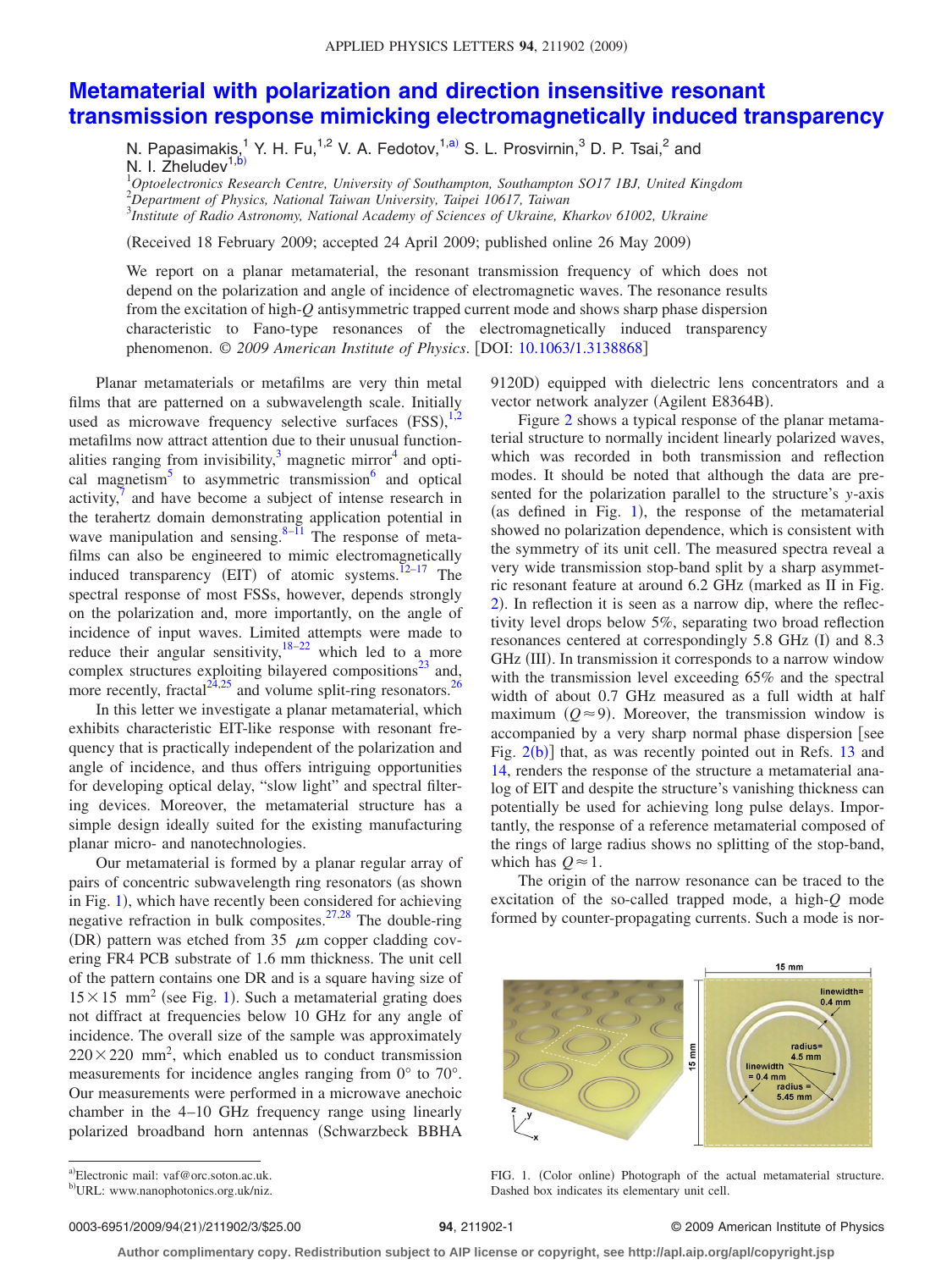<span id="page-1-0"></span>

FIG. 2. (Color online) Normal incidence reflection (a) and transmission (b) spectra of the planar metamaterial with corresponding phase dispersions: solid line—experimental data, filled circles—theory (method of moments), empty circles—modeled reference structure composed of single large rings. Gray box indicates area of sharp normal phase dispersion.

mally inaccessible but can be excited if, for example, the metamaterial's structural elements have a certain weak structural asymmetry. $12$  As a result of the interference with the continuum-like spectrum of the excitation the mode acquires an asymmetrically shaped resonance line characteristic to the well-known Fano resonances.<sup>29</sup>

The trapped-mode nature of the observed pass-band was confirmed by numerical simulations, which showed exceptionally good agreement with the experimental results for both transmission and reflection, assuming  $\epsilon = 4.5 - i0.1$  (see Fig. [2,](#page-1-0) filled circles). In Fig. [3](#page-1-1) we present the modeled distribution of currents in the metamaterial's unit cell at frequencies corresponding to the resonant features I, II, and III. Figures  $3(a)$  $3(a)$  and  $3(c)$  show that the stop-bands I and III are the result of resonant excitation of a predominantly dipole mode (i.e., current oscillations symmetric with respect to *y*-axis) in either outer or inner ring, when the wavelength of excitation is approximately equal to the circumference of the corresponding ring. At the transmission resonance II, however, both rings appear to be excited equally, while the in-

<span id="page-1-1"></span>

FIG. 3. (Color online) Modeling resonant excitations in the metamaterial unit cell. Panels  $(a)$ - $(c)$  correspond to frequencies of 5.8, 6.2, and 8.3 GHz, respectively (marked as I, II, and III in Fig. [2](#page-1-0)). Top row shows angular distribution of the surface current density  $(j_{\phi})$  in the rings, while the bottom row presents distribution of energy density and lines of power flow streaming through the structure.

duced currents in the inner and outer rings oscillate in opposite phase yielding an electromagnetically trapped mode [see Fig.  $3(b)$  $3(b)$ ]. Indeed, the scattered fields produced by such current configurations are very weak since the electrical dipole moment of each unit is negligible, while magnetic dipole and higher multipole moments such as, for example, electric quadrupole are absent due to the symmetry of the mode. As a consequence, the coupling of the metamaterial grating to free space and therefore its radiation losses are reduced dramatically, which ensures much stronger currents and thus higher *Q*-factor of the response than in the case of dipole excitation.

The difference between the two regimes of excitation is further illustrated in Fig. [3](#page-1-1) in terms of calculated power flow, as well as local distributions of energy density in the plane of the rings. Remarkably, at the trapped-mode resonance the flow of electromagnetic energy is confined to a very small region between the rings, where the energy density reaches substantially high values when compared to the case of dipole excitation. This makes the response of the metamaterial operating in the trapped-mode regime extremely sensitive to the dielectric properties of the substrate (or a superstrate), which may potentially be used for enhancing optical nonlinearities or efficient single-pass amplification of light in the nanoscaled versions of the metamaterial.<sup>30</sup>

It is important to note that in the DR-structure excitation and control of the trapped-mode resonance requires no symmetry breaking, therefore the structure's electromagnetic properties are different from those of the recently demonstrated asymmetrically split rings. $12$  In the present case the free-space coupling of DRs (and consequently the width of the narrow transmission window) is exclusively controlled by the difference in circumferences of the inner and outer rings and does not depend on the polarization state of the incident electromagnetic radiation. Importantly, due to vanishing electric dipole moment and absence of magnetic dipole moment in the DRs at the trapped-mode resonance, their mutual interactions are extremely weak. This makes our planar metamaterial a truly incoherent system, where the response of the entire array is simply a direct sum of the DR individual contributions. $31$  As a consequence the electromagnetic response of the metamaterial is also weakly dependent on the angle of incidence, i.e., appear isotropic for a wide range of angles. Such remarkable behavior is illustrated in Fig. [4,](#page-2-24) where we present metamaterial transmission measured as a function of frequency and angle of incidence. It is evident that at normal incidence the central frequency  $(\approx 6.2 \text{ GHz})$  and width  $(\approx 0.7 \text{ GHz})$  of the transmission band are the same for both TE and TM polarizations and remains fairly stable for a wide range of angles. In particular, the peak amplitude and width change by only about  $\pm 10\%$ and  $\pm 25\%$ , respectively, for angles of up to 45 $^{\circ}$ , while the band's central frequency remains the same within experimental accuracy for the whole range of angles measured. This renders the resonant response of the metamaterial structure polarization and angle independent for most of applications. We anticipate that by reducing the gap between the concentric rings the strength of their resonant free-space coupling can be reduced further, which will result in the narrower transmission line and simultaneously extend the range of acceptable angles beyond 45°. It is worth mentioning that a narrow stop-band response with similar unique character-

**Author complimentary copy. Redistribution subject to AIP license or copyright, see http://apl.aip.org/apl/copyright.jsp**